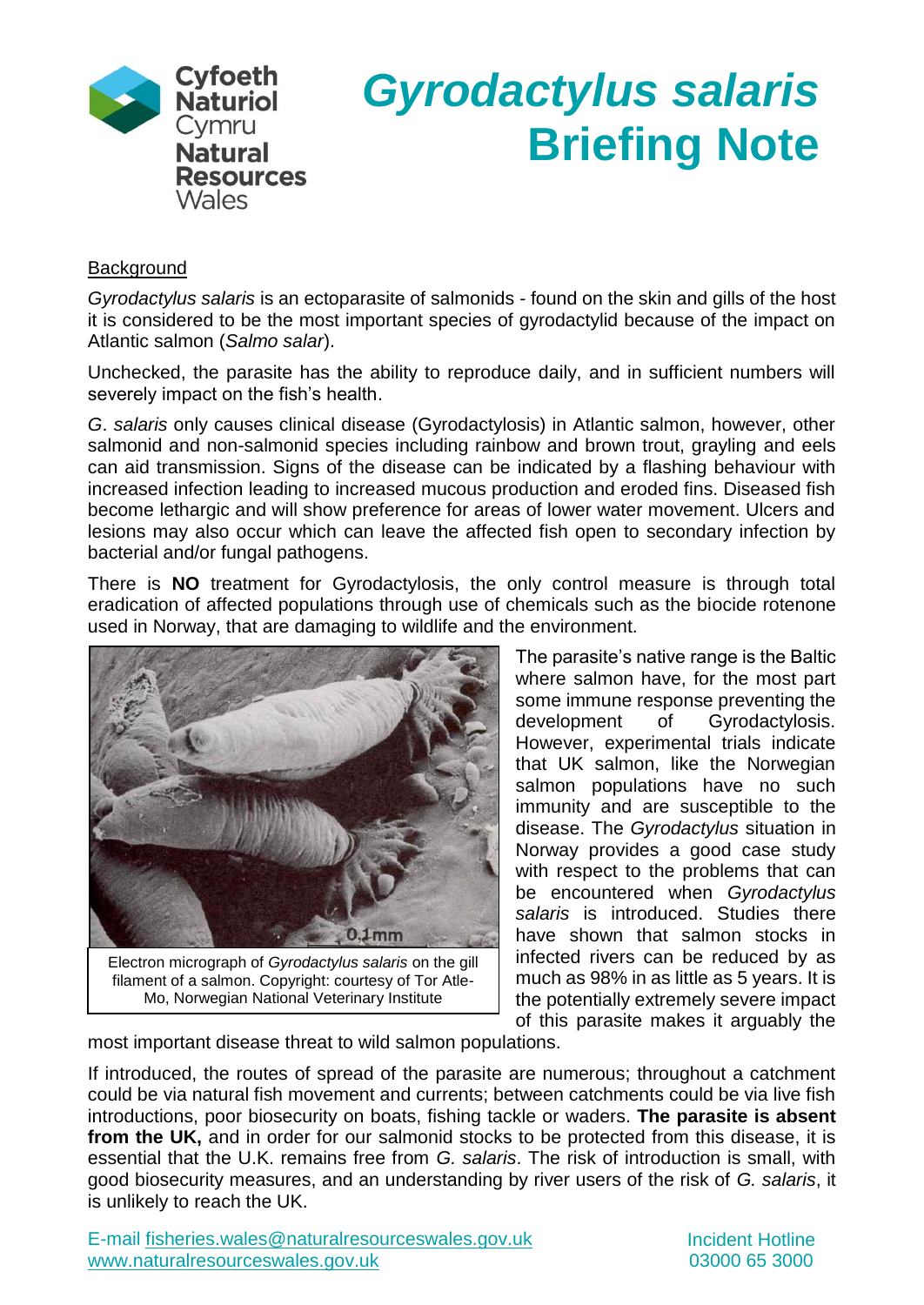## **Monitoring**

The Fish Health Inspectorate (FHI) – which reports to CEFAS – is the official service for the control of serious diseases of aquatic animals in England and Wales.

The FHI carries out annual surveillance programmes on the 80 principal salmon rivers of England and Wales to monitor for the presence of *Gyrodactylus salaris* in wild salmonid stocks, in Wales they do this in conjunction with Natural Resources Wales' (NRW) routine electric fishing surveys. Each catchment is surveyed once every 5 years on a rolling programme. A sample size of approximately 30 salmon is required; in Welsh rivers these usually come from the fry population as to lose 30 parr could be detrimental to the population.

To date, all of the Welsh rivers sampled have been negative.

## Contingency plans

A contingency plan in the event of an outbreak of *Gyrodactylus salaris* in England and Wales was published in 2008. This document outlined the main objective in the event of an outbreak to contain and if possible, eradicate the parasite. This would be achieved by:

- Movement restrictions on catchments in which *G. salaris* was identified or suspected
- The establishment of buffer zones adjacent to the affected catchment areas which would help prevent the further spread of the parasite.
- A publicity drive in order to raise awareness of the problem and the steps they could take to prevent further spread of the disease.

Salmonid stocks face increasing pressures on their populations from disease, habitat degradation and overfishing. Being able to minimise or, where possible, eradicate these pressures is of the utmost importance in ensuring the survival of these species in the wild environment.

#### Exercise Alpheus

In December 2015 CEFAS ran an exercise to test the emergency response in England and Wales to a hypothetical discovery of *G. salaris*. This was a multi-Agency exercise including the Chief Veterinary Officer; DEFRA; CEFAS; FHI; Ministers from the UK, Welsh and Scottish Governments and the Northern Ireland Executive; Environment Agency, Natural Resources Wales and the Scottish Environmental Protection Agency; and stakeholders including the British Trout Association (BTA), Angling Trust, Rivers Trusts and Rivers and Fisheries Trusts of Scotland (RAFTS).

The scenario followed in real-time the discovery and confirmation of *G. salaris*, and the measures that each organisation would set in motion to determine the extent of the outbreak, monitor and contain the spread of the parasite. Sophie Gott was the NRW representative and was involved in developing a wild fish *G. salaris* surveillance programme to map the spread of the parasite; identifying pinch points in the field sampling and processing of samples at the CEFAS lab; and determine the resources required to demonstrate whether any of the 80 principal salmon rivers in England and Wales could be designated as free from the parasite.

The exercise was a fascinating insight into the complexities that are involved with such an incident, and how important good communications are. It was proposed in this exercise that